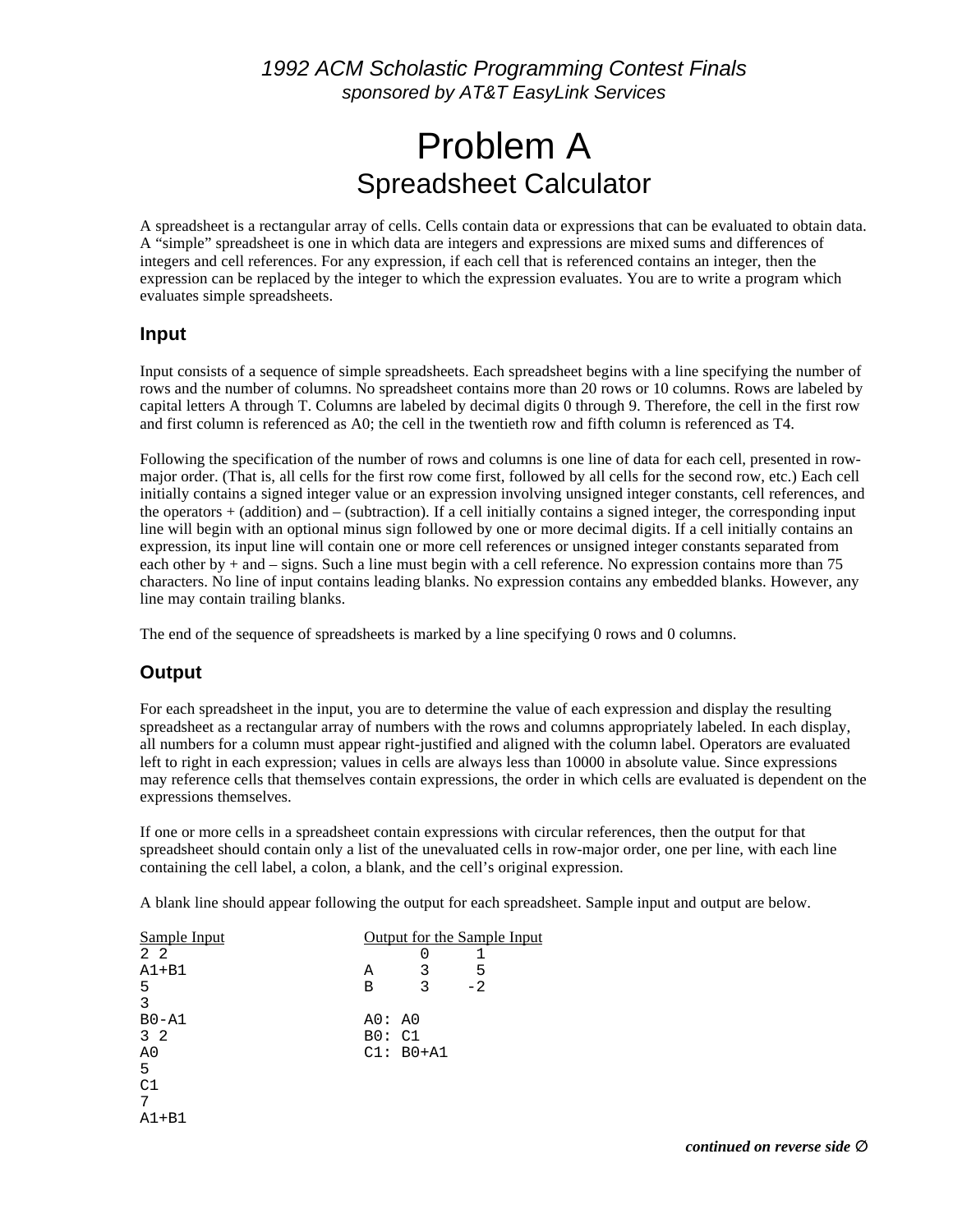B0+A1

0 0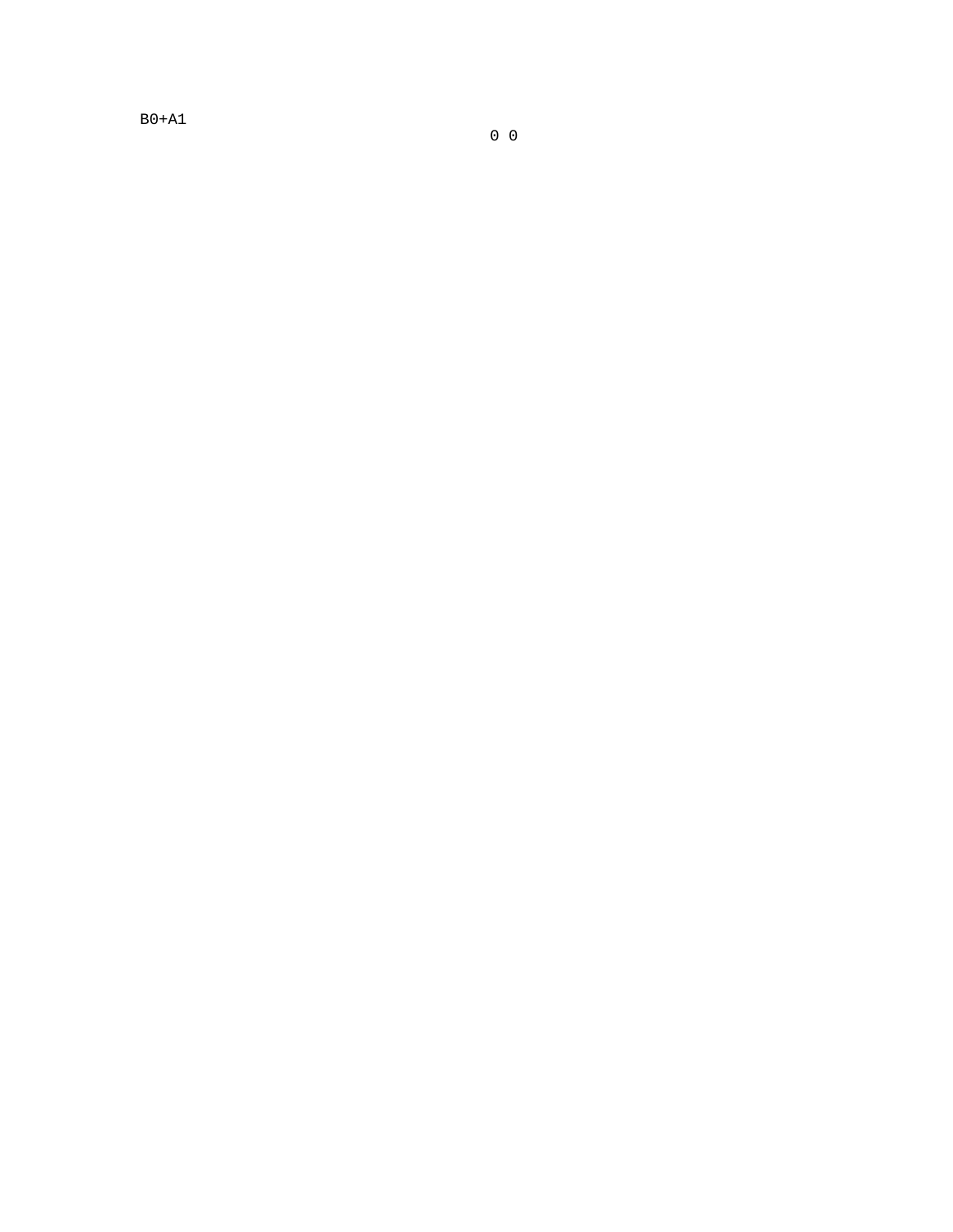# Problem B Getting in Line

Computer networking requires that the computers in the network be linked. This problem considers a "linear" network in which the computers are chained together so that each is connected to exactly two others except for the two computers on the ends of the chain which are connected to only one other computer. A picture is shown below. Here the computers are the black dots and their locations in the network are identified by planar coordinates (relative to a coordinate system not shown in the picture). Distances between linked computers in the network are shown in feet.



For various reasons it is desirable to minimize the length of cable used. Your problem is to determine how the computers *should be* connected into such a chain to minimize the total amount of cable needed. In the installation being constructed, the cabling will run beneath the floor, so the amount of cable used to join 2 adjacent computers on the network will be equal to the distance between the computers plus 16 additional feet of cable to connect from the floor to the computers and provide some slack for ease of installation.

The picture below shows the optimal way of connecting the computers shown above, and the total length of cable required for this configuration is  $(4+16)+(5+16) + (5.83+16) + (11.18+16) = 90.01$  feet.



### **Input**

The input file will consist of a series of data sets. Each data set will begin with a line consisting of a single number indicating the number of computers in a network. Each network has at least 2 and at most 8 computers. A value of 0 for the number of computers indicates the end of input. After the initial line in a data set specifying the number of computers in a network, each additional line in the data set will give the coordinates of a computer in the network. These coordinates will be integers in the range 0 to 150. No two computers are at identical locations and each computer will be listed once.

### **Output**

The output for each network should include a line which tells the number of the network (as determined by its position in the input data), and one line for each length of cable to be cut to connect each adjacent pair of computers in the network. The final line should be a sentence indicating the total amount of cable used. **In listing the lengths of cable to be cut, traverse the network from one end to the other**. (It makes no difference at which end you start.) Use a format similar to the one shown in the sample output, with a line of asterisks separating output for different networks and with distances in feet printed to 2 decimal places.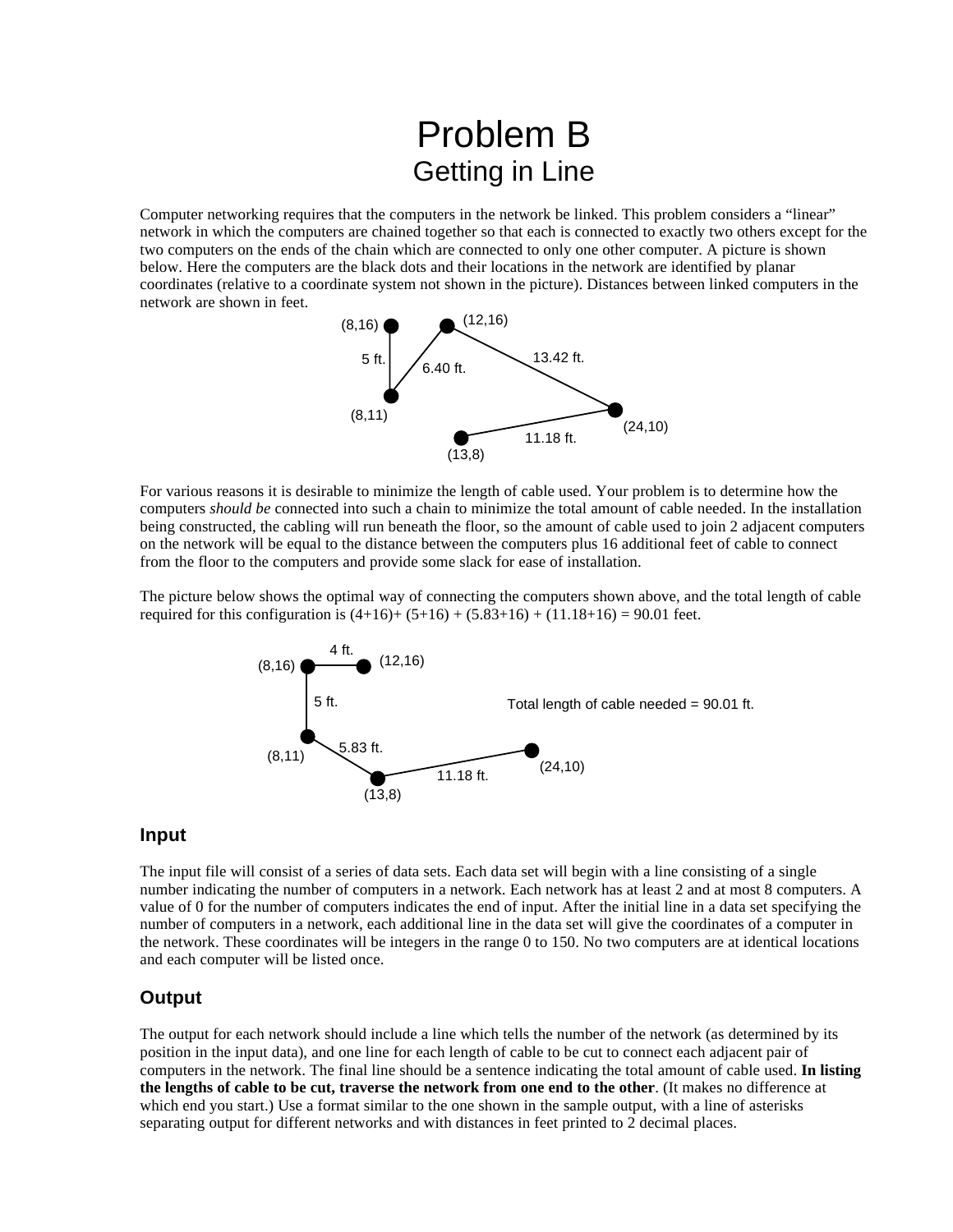| <u>Sample Input</u> |
|---------------------|
| б                   |
| 5 19                |
| 55 28               |
| 38 101              |
| 28 62               |
| 111 84              |
| 43 116              |
| 5                   |
| 11 27               |
| 84 99               |
| 142 81              |
| 88 30               |
| 95 38               |
| 3                   |
| 132 73              |
| 49 86               |
| 72 111              |
| 0                   |

Output for the Sample Input \*\*\*\*\*\*\*\*\*\*\*\*\*\*\*\*\*\*\*\*\*\*\*\*\*\*\*\*\*\*\*\*\*\*\*\*\*\*\*\*\*\*\*\*\*\*\*\*\*\*\*\*\*\*\*\*\*\* Network #1 Cable requirement to connect  $(5,19)$  to  $(55,28)$  is 66.80 feet. Cable requirement to connect (55,28) to (28,62) is 59.42 feet. Cable requirement to connect  $(28,62)$  to  $(38,101)$  is 56.26 feet. Cable requirement to connect (38,101) to (43,116) is 31.81 feet. Cable requirement to connect  $(43,116)$  to  $(111,84)$  is  $91.15$  feet. Number of feet of cable required is 305.45. \*\*\*\*\*\*\*\*\*\*\*\*\*\*\*\*\*\*\*\*\*\*\*\*\*\*\*\*\*\*\*\*\*\*\*\*\*\*\*\*\*\*\*\*\*\*\*\*\*\*\*\*\*\*\*\*\*\* Network #2 Cable requirement to connect  $(11,27)$  to  $(88,30)$  is 93.06 feet. Cable requirement to connect (88,30) to (95,38) is 26.63 feet. Cable requirement to connect (95,38) to (84,99) is 77.98 feet. Cable requirement to connect  $(84,99)$  to  $(142,81)$  is 76.73 feet. Number of feet of cable required is 274.40. \*\*\*\*\*\*\*\*\*\*\*\*\*\*\*\*\*\*\*\*\*\*\*\*\*\*\*\*\*\*\*\*\*\*\*\*\*\*\*\*\*\*\*\*\*\*\*\*\*\*\*\*\*\*\*\*\*\* Network #3 Cable requirement to connect  $(132,73)$  to  $(72,111)$  is 87.02 feet. Cable requirement to connect  $(72,111)$  to  $(49,86)$  is  $49.97$  feet. Number of feet of cable required is 136.99.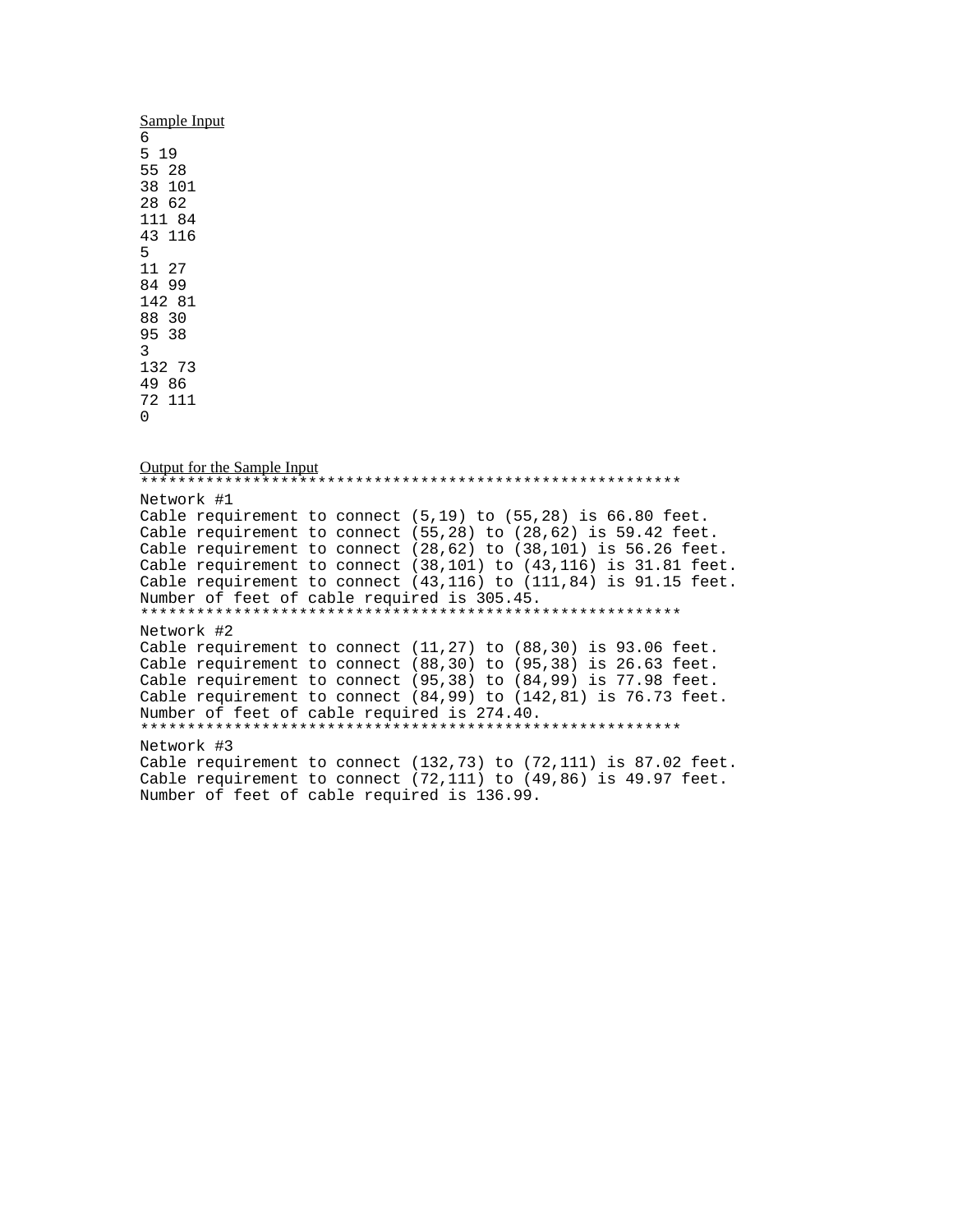# Problem C Radio Direction Finder

A boat with a directional antenna can determine its present position with the help of readings from local beacons. Each beacon is located at a known position and emits a unique signal. When a boat detects a signal, it rotates its antenna until the signal is at maximal strength. This gives a relative bearing to the position of the beacon. Given a previous beacon reading (the time, the relative bearing, and the position of the beacon), a new beacon reading is usually sufficient to determine the boat's present position. You are to write a program to determine, when possible, boat positions from pairs of beacon readings.

For this problem, the positions of beacons and boats are relative to a rectangular coordinate system. The positive *x*-axis points east; the positive *y*-axis points north. The course is the direction of travel of the boat and is measured in degrees clockwise from north. That is, north is  $0^\circ$ , east is  $90^\circ$ , south is  $180^\circ$ , and west is  $270^\circ$ . The relative bearing of a beacon is given in degrees clockwise relative to the course of the boat. A boat's antenna cannot indicate on which side the beacon is located. A relative bearing of 90° means that the beacon is toward 90° or 270°.



The boat's course is 75°. The beacon has a relative bearing of 45Þ from the boat's course.

### **Input**

The first line of input is an integer specifying the number of beacons (at most 30). Following that is a line for each beacon. Each of those lines begins with the beacon's name (a string of 20 or fewer alphabetic characters), the *x*coordinate of its position, and the *y*-coordinate of its position. These fields are single-space separated.

Coming after the lines of beacon information is an integer specifying a number of boat scenarios to follow. A boat scenario consists of three lines, one for velocity and two for beacon readings.

| Data on input line    | Meaning of data                                                                      |
|-----------------------|--------------------------------------------------------------------------------------|
| course speed          | the boat's course, the speed at which it is traveling                                |
| time#1 name#1 angle#1 | time of first beacon reading, name of first beacon, relative bearing of first beacon |
| time#2 name#2 angle#2 | time of second reading, name of second beacon, relative bearing of second            |
| beacon                |                                                                                      |

All times are given in minutes since midnight measured over a single 24-hour period. The speed is the distance (in units matching those on the rectangular coordinate system) over time. The second line of a scenario gives the first beacon reading as the time of the reading (an integer), the name of the beacon, and the angle of the reading as measured from the boat's course. These 3 fields have single space separators. The third line gives the second beacon reading. The time for that reading will always be at least as large as the time for the first reading.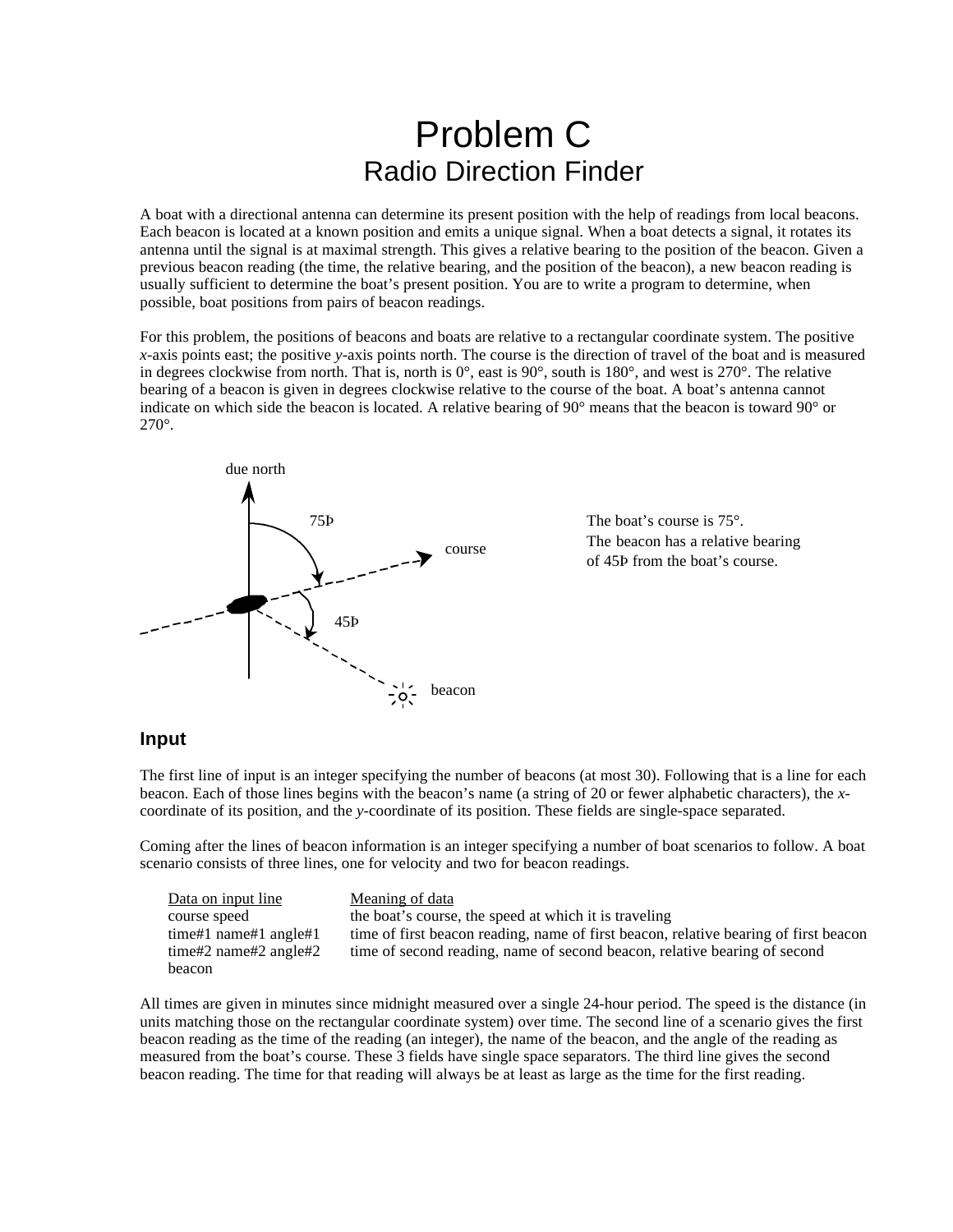## **Output**

For each scenario, your program should print the scenario number (Scenario 1, Scenario 2, etc.) and a message indicating the position (rounded to 2 decimal places) of the boat as of the time of the *second* beacon reading. If it is impossible to determine the position of the boat, the message should say "Position cannot be determined." Sample input and corresponding correct output are shown below.

Second 6.0 2.0 Third 6.0 7.0 Fourth 10.0 5.0 2 0.0 1.0 1 First 270.0 2 Fourth 90.0 116.5651 2.2361 4 Third 126.8699 5 First 319.3987

Sample Input<br>
4<br>
Scenario 1: Position<br>
Scenario 1: Position 4 1 1 Scenario 1: Position cannot be determined<br>First 2.0 4.0 1.0 Scenario 2: Position is (6.00, 5.00) Scenario 2: Position is  $(6.00, 5.00)$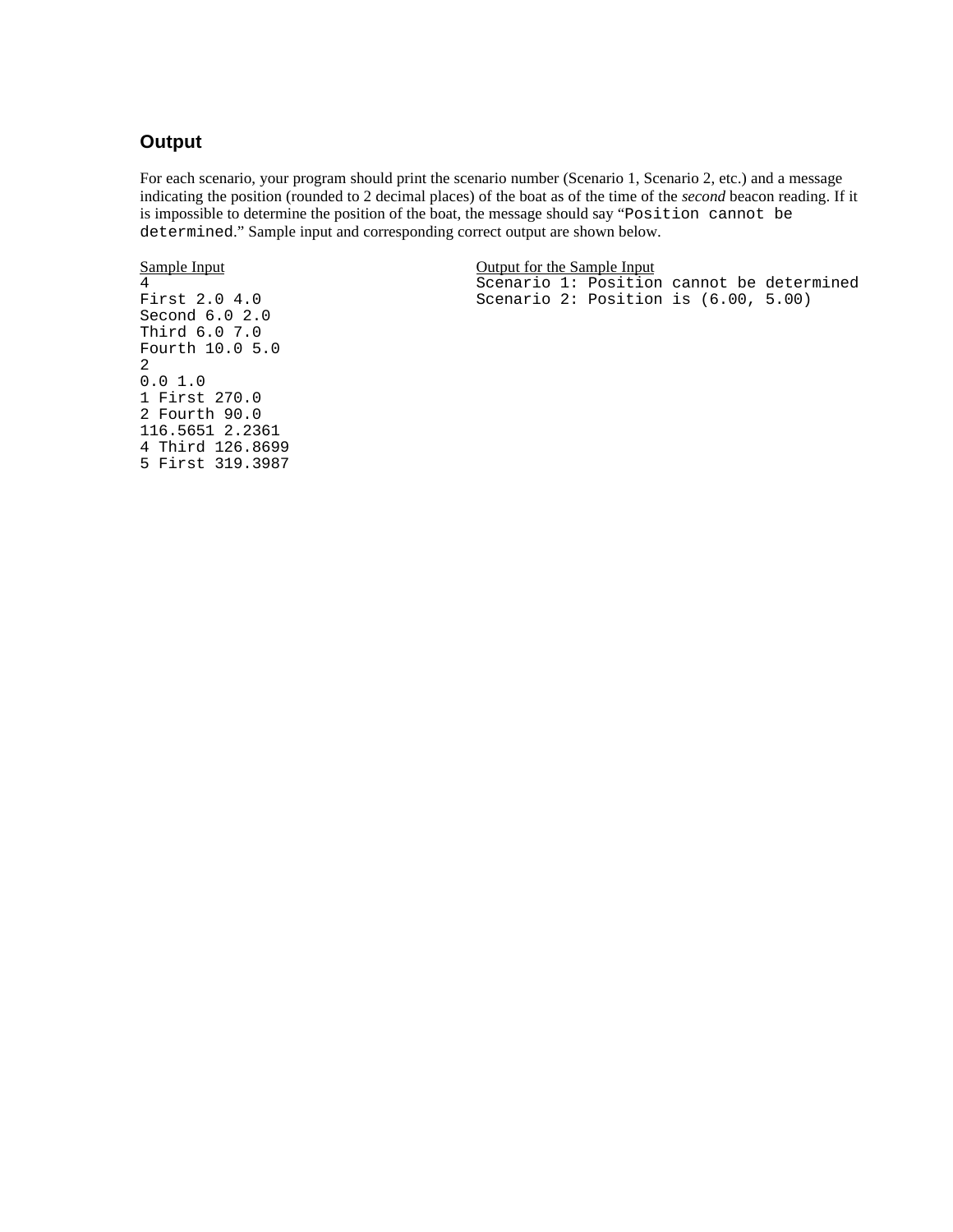# Problem D Moth Eradication

Entomologists in the Northeast have set out traps to determine the influx of Jolliet moths into the area. They plan to study eradication programs that have some potential to control the spread of the moth population.

The study calls for organizing the traps in which moths have been caught into compact regions, which will then be used to test each eradication program. A region is defined as the polygon with the minimum length perimeter that can enclose all traps within that region. For example, the traps (represented by dots) of a particular region and its associated polygon are illustrated below.



You must write a program that can take as input the locations of traps in a region and output the locations of traps that lie on the perimeter of the region as well as the length of the perimeter.

#### **Input**

The input file will contain records of data for several regions. The first line of each record contains the number (an integer) of traps for that region. Subsequent lines of the record contain 2 real numbers that are the *x*- and *y*coordinates of the trap locations. Data within a single record will not be duplicated. End of input is indicated by a region with 0 traps.

### **Output**

Output for a single region is displayed on at least 3 lines:

- First line: The number of the region. (The first record corresponds to region #1, the second to region #2, etc.)
- Next line(s): A listing of all the points that appear on the perimeter of the region. The points must be identified in the standard form "(*x*-coordinate,*y*-coordinate)" rounded to a single decimal place. The starting point for this listing is irrelevant, but the listing must be oriented *clockwise* and *begin and end with the same point*. For collinear points, any order which describes the minimum length perimeter is acceptable.
- Last line: The length of the perimeter of the region rounded to 2 decimal places.

One blank line must separate output from consecutive input records.

A sample input file with records for 3 regions followed by correct output for the sample input is shown on the reverse.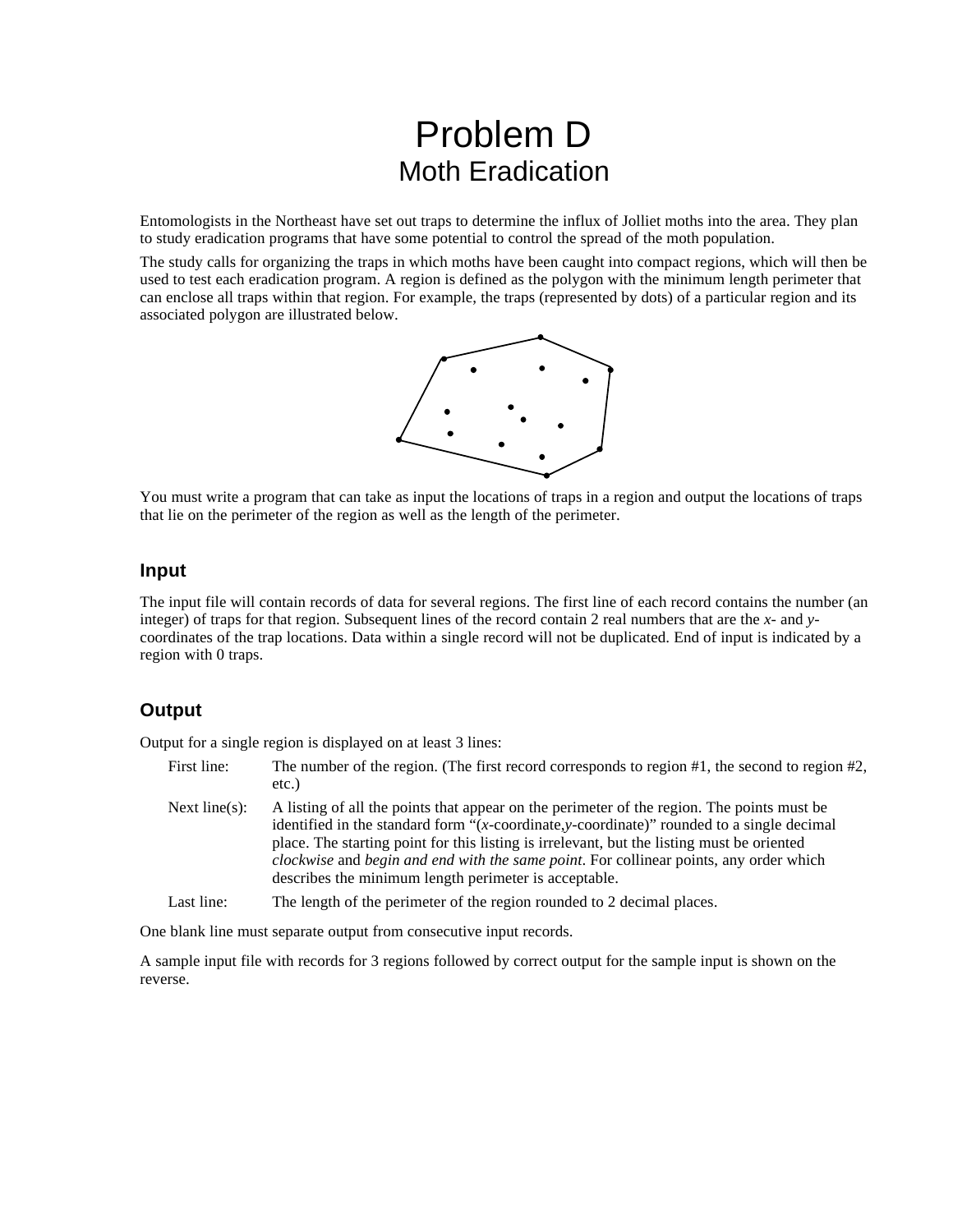| Sample Input                             |  |  |  |  |  |
|------------------------------------------|--|--|--|--|--|
| 3                                        |  |  |  |  |  |
| $\frac{1}{4}$<br>$\overline{\mathbf{c}}$ |  |  |  |  |  |
| 10                                       |  |  |  |  |  |
| 5<br>12.3                                |  |  |  |  |  |
| 6                                        |  |  |  |  |  |
| $\overline{0}$<br>$\mathbf 0$            |  |  |  |  |  |
|                                          |  |  |  |  |  |
|                                          |  |  |  |  |  |
|                                          |  |  |  |  |  |
| $3\ 4.5$<br>$6\ 2.1$<br>$2\ -3.2$<br>$7$ |  |  |  |  |  |
|                                          |  |  |  |  |  |
|                                          |  |  |  |  |  |
| $\frac{1}{5}$<br>0.5                     |  |  |  |  |  |
| $\overline{0}$                           |  |  |  |  |  |
| 1.5<br>$\frac{4}{3}$                     |  |  |  |  |  |
| $-0.2$                                   |  |  |  |  |  |
| $2.5 -1.5$<br>0 0                        |  |  |  |  |  |
|                                          |  |  |  |  |  |
| 2<br>$\overline{2}$                      |  |  |  |  |  |
| $\overline{0}$                           |  |  |  |  |  |

#### Output for the Sample Input

Region #1:  $(1.0, 2.0) - (4.0, 10.0) - (5.0, 12.3) - (1.0, 2.0)$ Perimeter length = 22.10

Region #2:  $(0.0, 0.0) - (3.0, 4.5) - (6.0, 2.1) - (2.0, -3.2) - (0.0, 0.0)$ Perimeter length = 19.66

#### Region #3:  $(0.0, 0.0) - (2.0, 2.0) - (4.0, 1.5) - (5.0, 0.0) - (2.5, -1.5) - (0.0, 0.0)$ Perimeter length = 12.52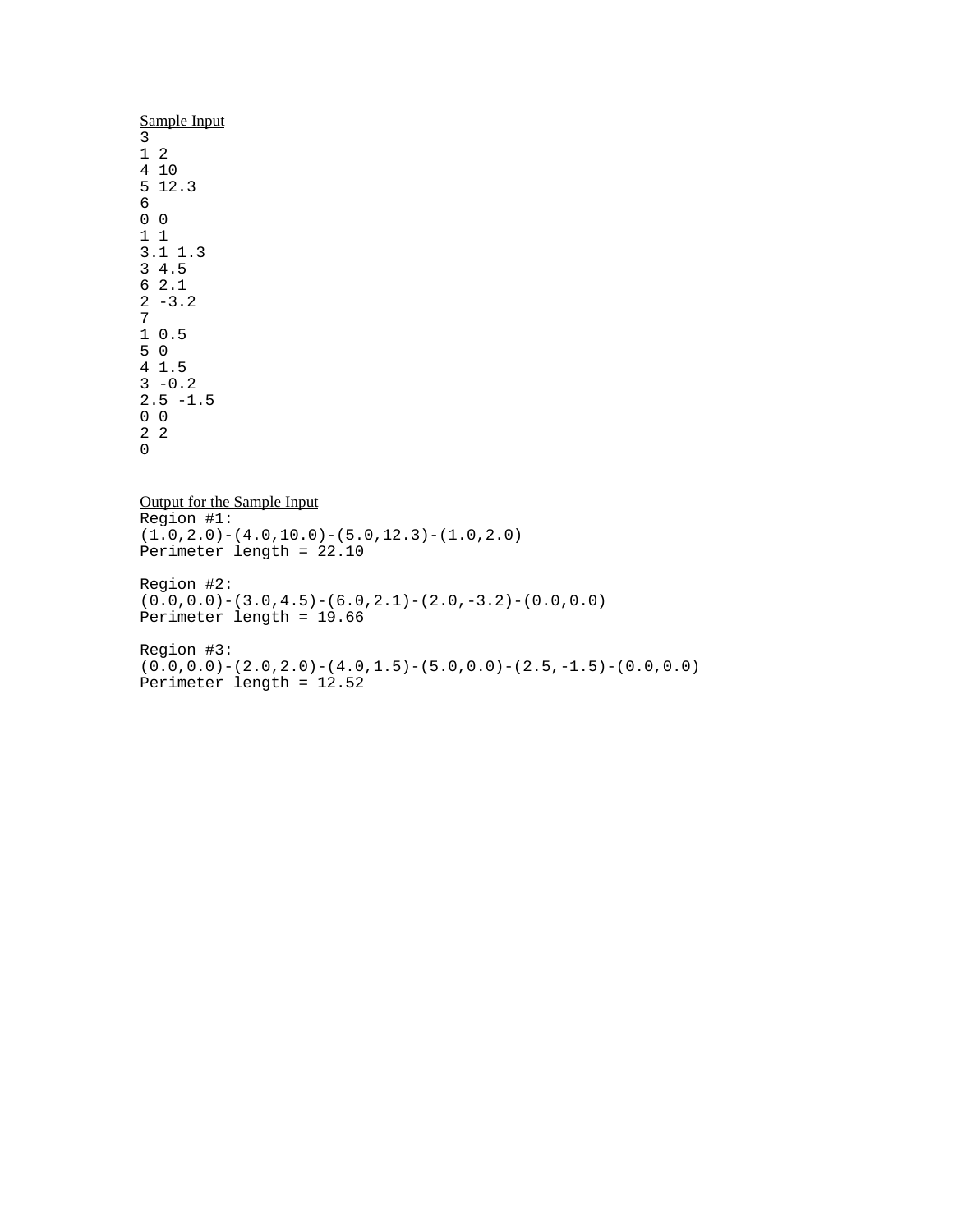# Problem E Department of Redundancy Department

When designing tables for a relational database, a functional dependency (FD) is used to express the relationship between the different fields. A functional dependency is concerned with the relationship of values of one set of fields to those of another set of fields. The notation  $X \rightarrow Y$  is used to denote that when supplied values to the field(s) in set X, the assigned value for each field in set Y can be determined. For example, if a database table is to contain fields for the *social security number* (S), *name* (N), *address* (A), and *phone* (P) and each person has been assigned a unique value for S, the S field functionally determines the N, A and P fields. This is written as S->NAP.

Develop a program that will identify each redundant FD in each input group of FDs. An FD is redundant if it can be derived using other FDs in the group. For example, if the group contains the FDs  $A \rightarrow B$ ,  $B \rightarrow C$ , and  $A \rightarrow C$ , then the third FD is redundant since the field set C can be derived using the first two. (The A fields determine values for the B fields, which in turn determine values for the fields in C.) In the group  $A \rightarrow B$ ,  $B \rightarrow C$ ,  $C \rightarrow A$ ,  $A \rightarrow C$ ,  $C \rightarrow B$ , and B->A, all the FDs are redundant.

## **Input**

The input file contains an arbitrary number of groups of FDs. Each group is preceded by a line containing an integer no larger than 100 specifying the number of FDs in that group. A group with zero FDs indicates the end of the input. Each FD in the group appears on a separate line containing two non-empty lists of field names separated by the characters - and >. The lists of field names contain only uppercase alphabetic characters. Functional dependency lines contain no blanks or tabs. There are no trivially redundant FDs (for example, A->A). For identification purposes, groups are numbered sequentially, starting with 1; the FDs are also numbered sequentially, starting with 1 in each group.

# **Output**

For each group, in order, your program must identify the group, each redundant FD in the group, and a sequence of the other FDs in the group which were used to determine the indicated FD is redundant. If more than one sequence of FDs can be used to show another FD is redundant, any such sequence is acceptable, even if it is not the shortest proof sequence. Each FD in an acceptable proof sequence must, however, be necessary. If a group of FDs contains no redundancy, display No redundant FDs.

| <b>Sample Input</b> | <b>Output for the Sample Input</b> |
|---------------------|------------------------------------|
| 3                   | Set number 1                       |
| $A->BD$             | FD 3 is redundant using FDs: 1 2   |
| $BD->C$             |                                    |
| $A->C$              | Set number 2                       |
| 6                   | FD 3 is redundant using FDs: 1     |
| $P->RST$            | FD 5 is redundant using FDs: 4 6 2 |
| $VRT->SOP$          |                                    |
| $PS->T$             | Set number 3                       |
| $O->TR$             | FD 5 is redundant using FDs: 1 3   |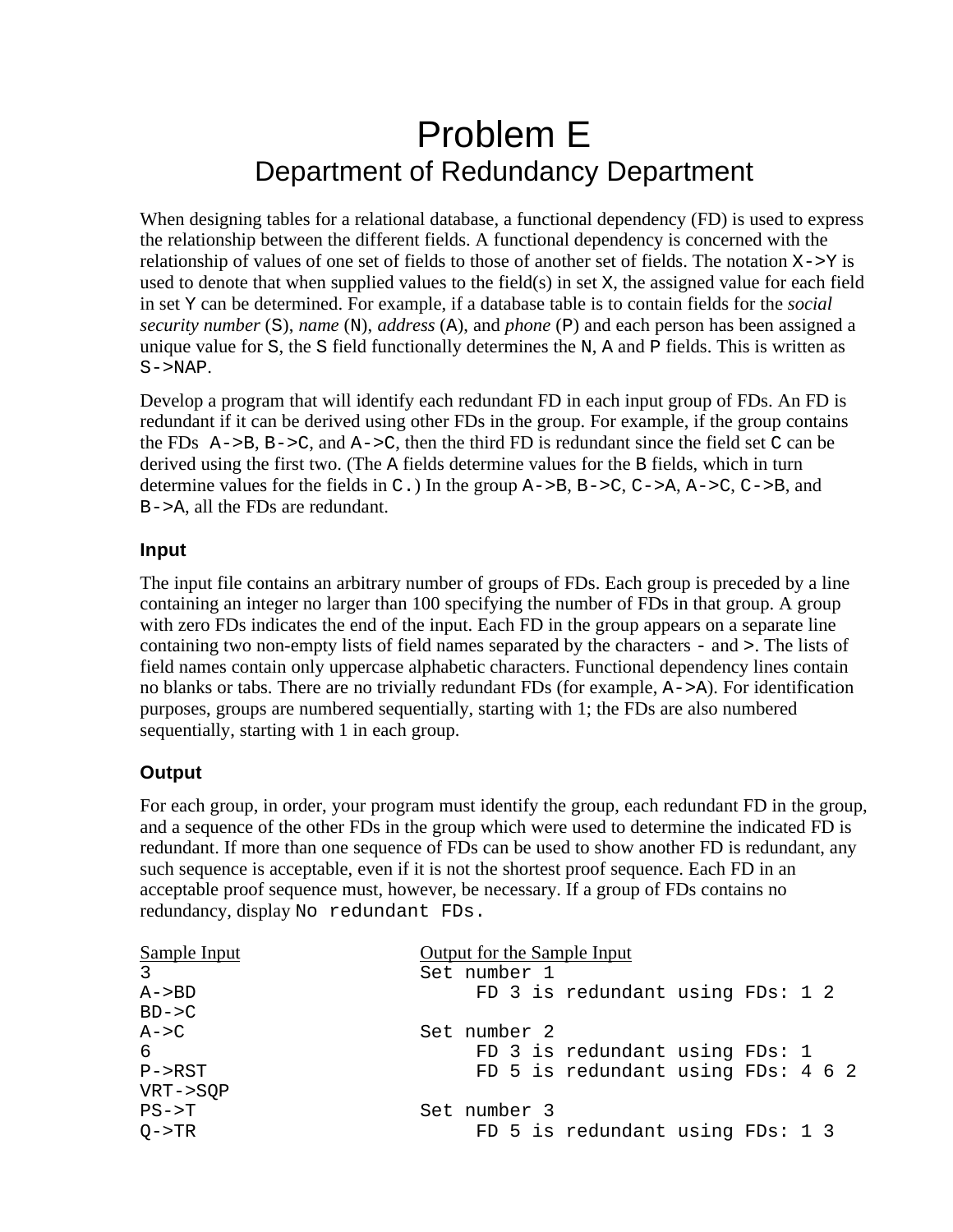| $QS->P$ | $-OR-$                           |
|---------|----------------------------------|
| $SR->V$ | FD 5 is redundant using FDs: 2 4 |
| 5       |                                  |
| $A->B$  | Set number 4                     |
| $A->C$  | No redundant FDs.                |
| $B->D$  |                                  |
| $C->D$  |                                  |
| $A->D$  |                                  |
| 3       |                                  |
| $A->B$  |                                  |
| $B->C$  |                                  |
| $A->D$  |                                  |
| 0       |                                  |
|         |                                  |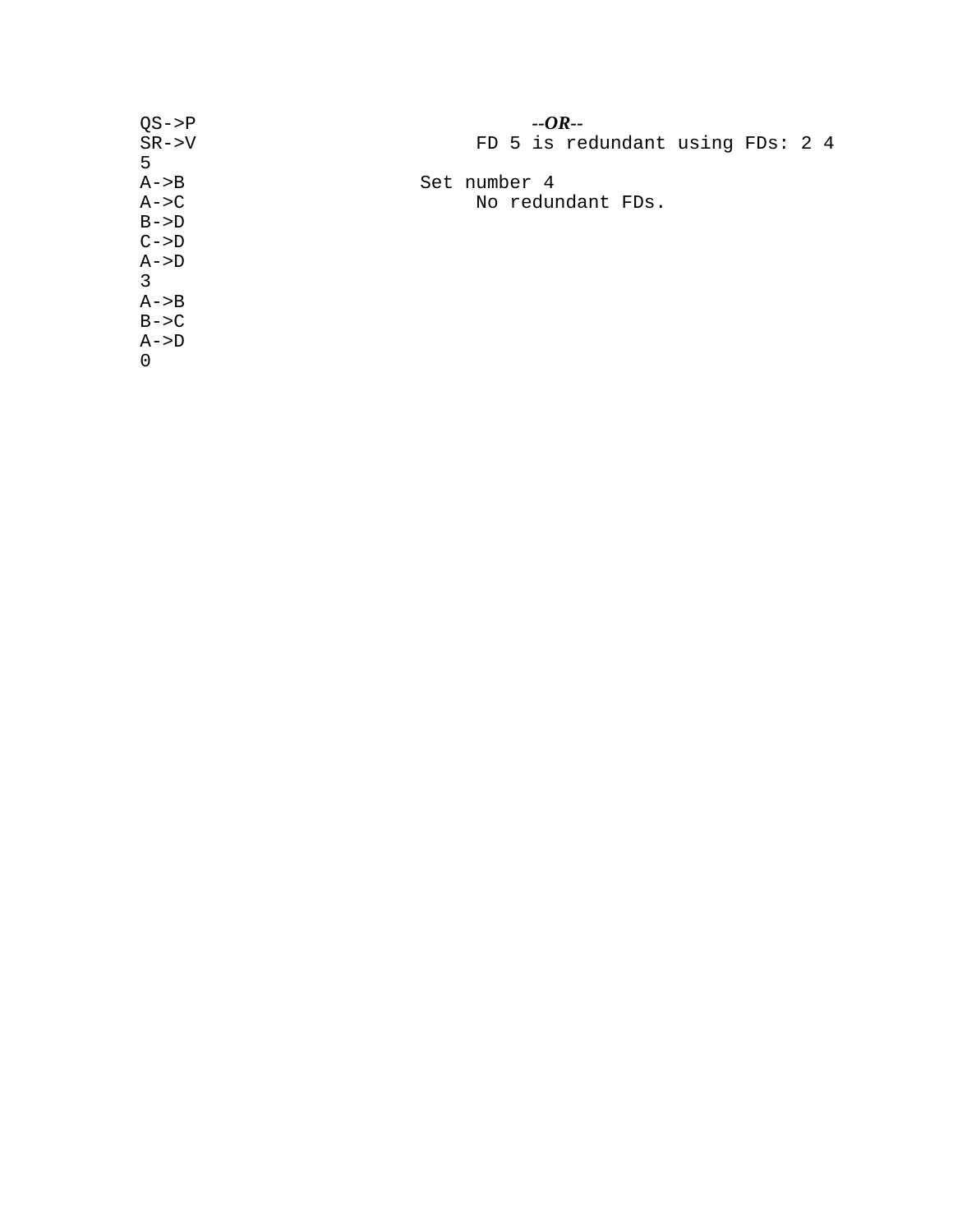# Problem F **Othello**

Othello is a game played by two people on an  $8 \times 8$  board, using disks that are white on one side and black on the other. One player places disks with the white side up and the other player places disks with the black side up. The players alternate placing one disk on an unoccupied space on the board. In placing a disk, the player **must** bracket at least one of the other color disks. Disks are bracketed if they are in a straight line horizontally, vertically, or diagonally, with a disk of the current player's color at each end of the line. When a move is made, **all** the disks that were bracketed are changed to the color of the player making the move. (It is possible that disks will be bracketed across more than one line in a single move.)



Legal Moves for White (2,3), (3,3), (3,5), (3,6), (6,2), (7,3), (7,4), (7,5)



Board Configuration after White Moves to (7,3)

Write a program to read a series of Othello games. The first line of the input is the number of games to be processed. Each game consists of a board configuration followed by a list of commands. The board configuration consists of 9 lines. The first 8 specify the current state of the board. Each of these 8 lines contains 8 characters, and each of these characters will be one of the following:

- '-' indicating an unoccupied square
- 'B' indicating a square occupied by a black disk
- 'W' indicating a square occupied by a white disk

The ninth line is either a 'B' or a 'W' to indicate which is the current player. You may assume that the data is legally formatted.

The commands are to list all possible moves for the current player, make a move, or quit the current game. There is one command per line with no blanks in the input. Commands are formatted as follows:

- **List all possible moves for the current player**. The command is an 'L' in the first column of the line. The program should go through the board and print all legal moves for the current player in the format  $(x, y)$ where *x* represents the row of the legal move and *y* represents its column. These moves should be printed in row major order which means:
	- 1) all legal moves in row number *i* will be printed before any legal move in row number *j* if *j* is greater than *i*
	- and 2) if there is more than one legal move in row number *i*, the moves will be printed in ascending order based on column number.

All legal moves should be put on one line. If there is no legal move because it is impossible for the current player to bracket any pieces, the program should print the message "No legal move."

**Make a move**. The command is an 'M' in the first column of the line, followed by 2 digits in the second and third column of the line. The digits are the row and the column of the space to place the piece of the current player's color, *unless the current player has no legal move*. If the current player has no legal move, the current player is first changed to the other player and the move will be the move of the new current player. You may assume that the move is then legal. You should record the changes to the board, including adding the new piece and changing the color of all bracketed pieces. At the end of the move, print the number of pieces of each color on the board in the format "Black  $-xx$  White  $-yy$ " where xx is the number of black pieces on the board and yy is the number of white pieces on the board. After a move, the current player will be changed to the player that did not move.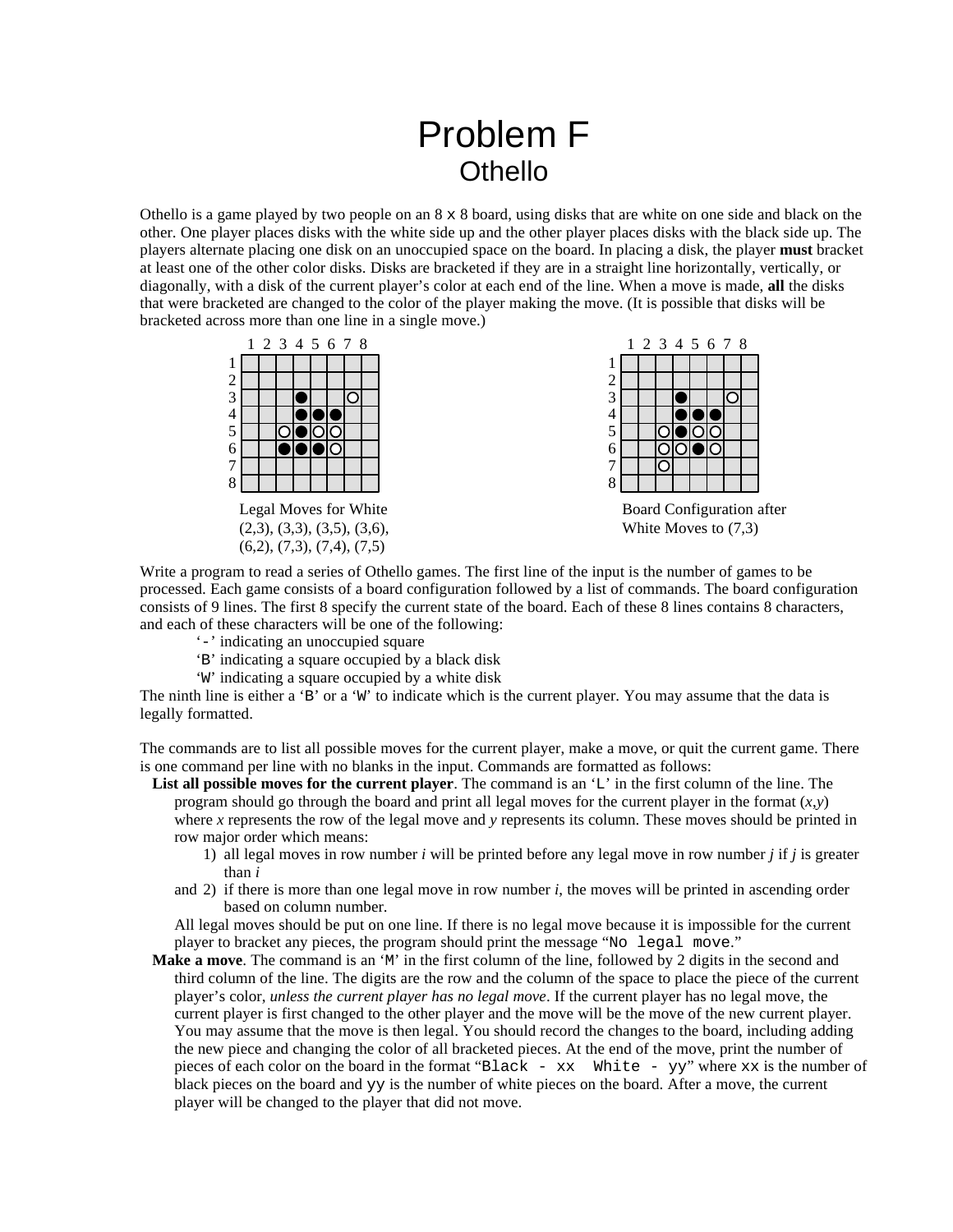**Quit the current game**. The command will be a 'Q' in the first column of the line. At this point, print the final board configuration using the same format as was used in the input. This terminates input for the current game.

You may assume that the commands will be syntactically correct. Put one blank line between output from separate games and no blank lines anywhere else in the output.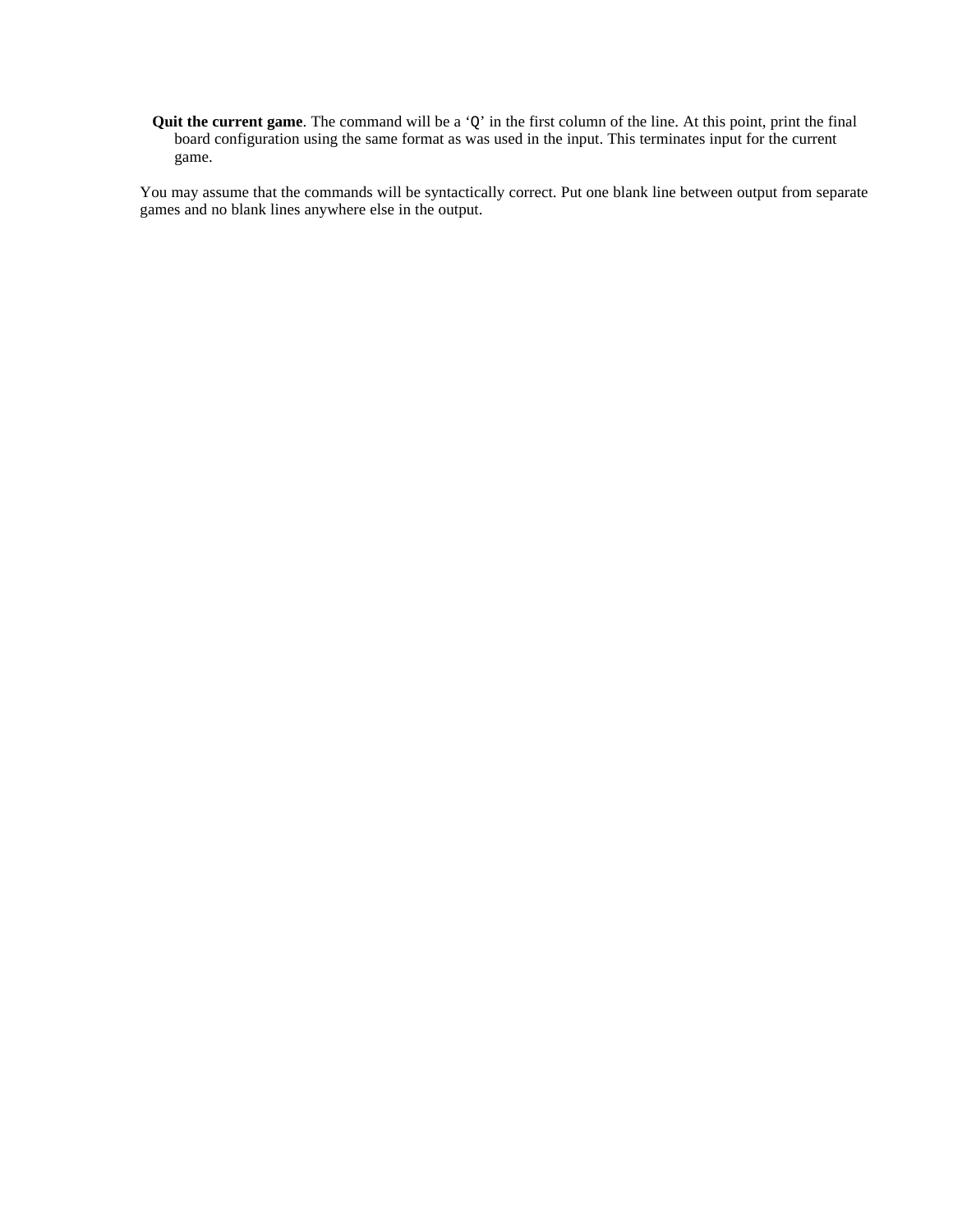Sample input 2 -------- -------- --------  $---WB-- ---BW---$ -------- -------- -------- W  $\mathbf L$ M35  $\mathbf{L}^-$ Q WWWWB---  $WWWB-- WWB--- WB------$ -------- -------- -------- -------- B  $\mathbf L$ M25  $\mathbf L$ Q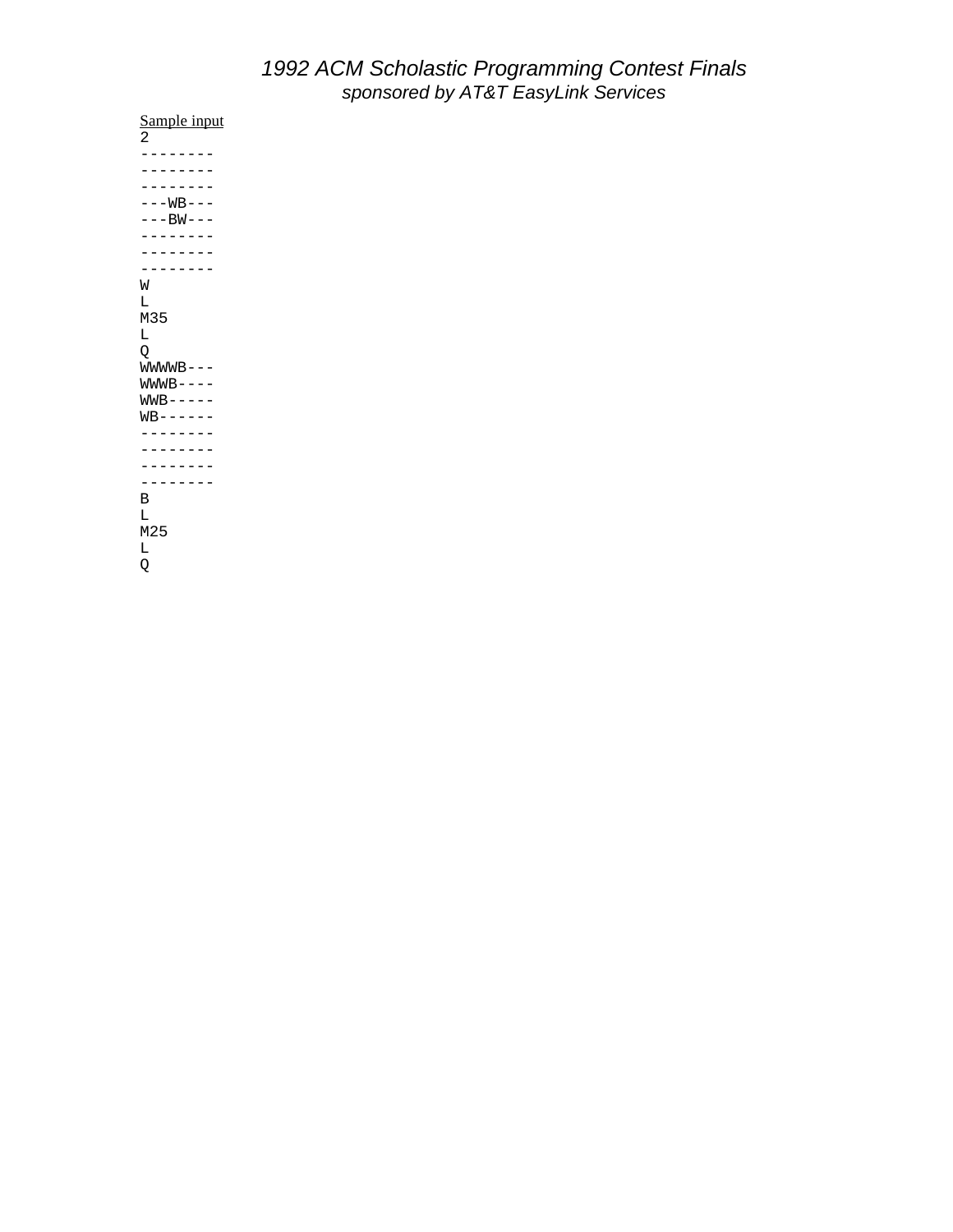Output for the Sample Input  $(3,5)$   $(4,6)$   $(5,3)$   $(6,4)$  $Black - 1$  White - 4 (3,4) (3,6) (5,6) -------- --------  $---W-- ---WW-- ---BW---$ -------- -------- -------- No legal move.  $Black - 3 White - 12$ (3,5) WWWWB---  $WWWW - - WWB-- WB---$ -------- -------- -------- --------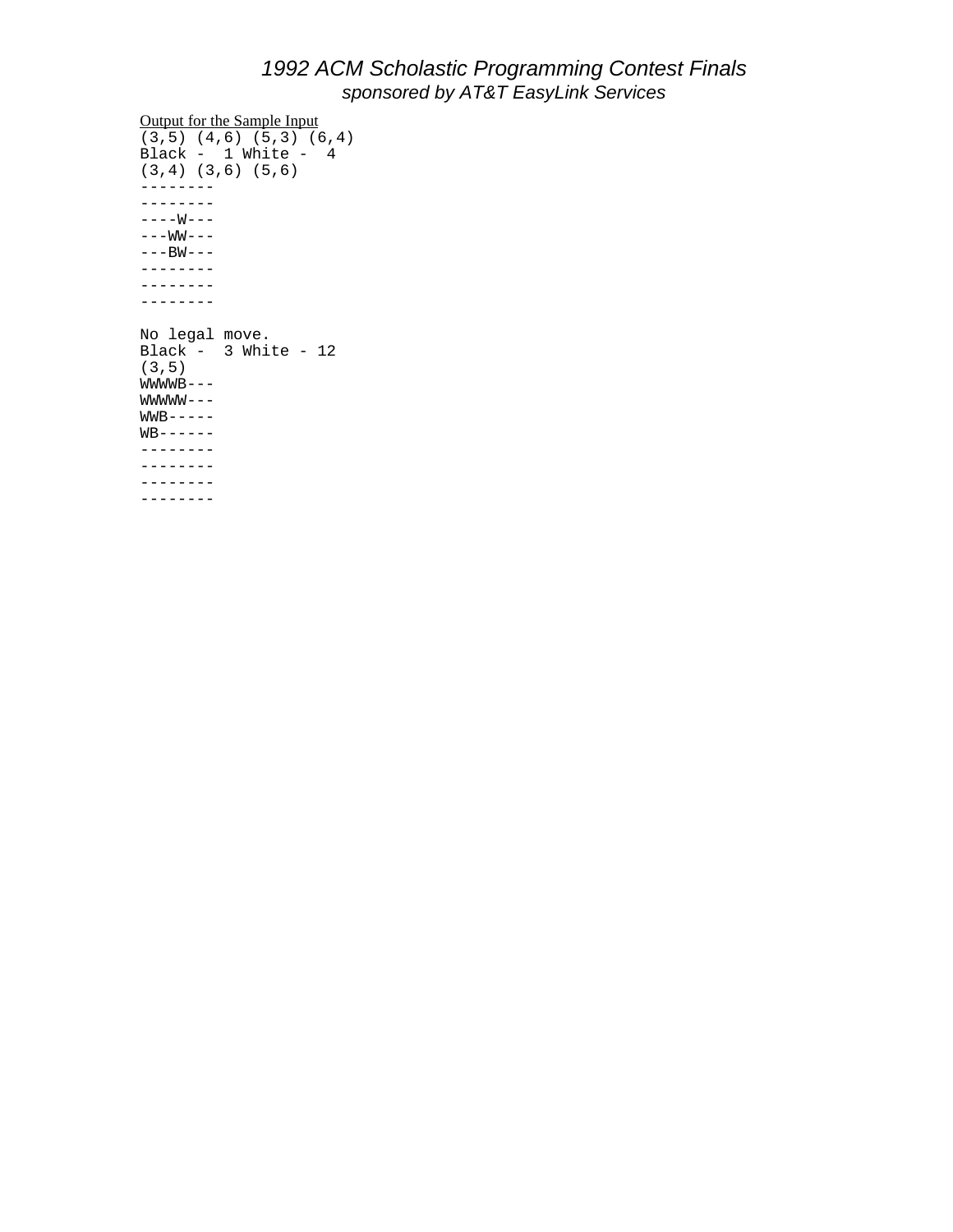# Problem G Urban Elevations

An elevation of a collection of buildings is an orthogonal projection of the buildings onto a vertical plane. An external elevation of a city would show the skyline and the faces of the "visible" buildings of the city as viewed from outside the city from a certain direction. A southern elevation shows no sides; it shows the perfectly rectangular faces of buildings or parts of faces of buildings not obstructed on the south by taller buildings. For this problem, you must write a program that determines which buildings of a city are visible in a southern elevation.

For simplicity, assume all the buildings for the elevation are perfect rectangular solids, each with two sides that run directly east-west and two running directly north-south. Your program will find the buildings that appear in a southern elevation based on knowing the positions and heights of each city building. That data can be illustrated by a map of the city as in the diagram on the left below. The southern elevation for that city is illustrated in the diagram on the right.





City map. Boldface numbers (in the upper left of each Southern Elevation building) identify the buildings.

Plain numbers (lower right) are the building heights. The shaded

### **Input**

Input for your program consists of the numeric description of maps of several cities. The first line of each map contains the number of buildings in the city (a non-negative integer less than 101). Each subsequent line of a map contains data for a single building — 5 real numbers separated by spaces in the following order:

> *x*-coordinate of the southwest corner *y*-coordinate of the southwest corner width of the building (length of the south side) depth of the building (length of the west side) height of the building

Each map is oriented on a rectangular coordinate system so that the positive *x*-axis points east and the positive *y*axis points north. Assume that all input for each map corresponds to a legitimate map (the number of buildings is the same as the number of subsequent lines of input for the map; no two buildings in a single map overlap). Input is terminated by the number 0 representing a map with no buildings.